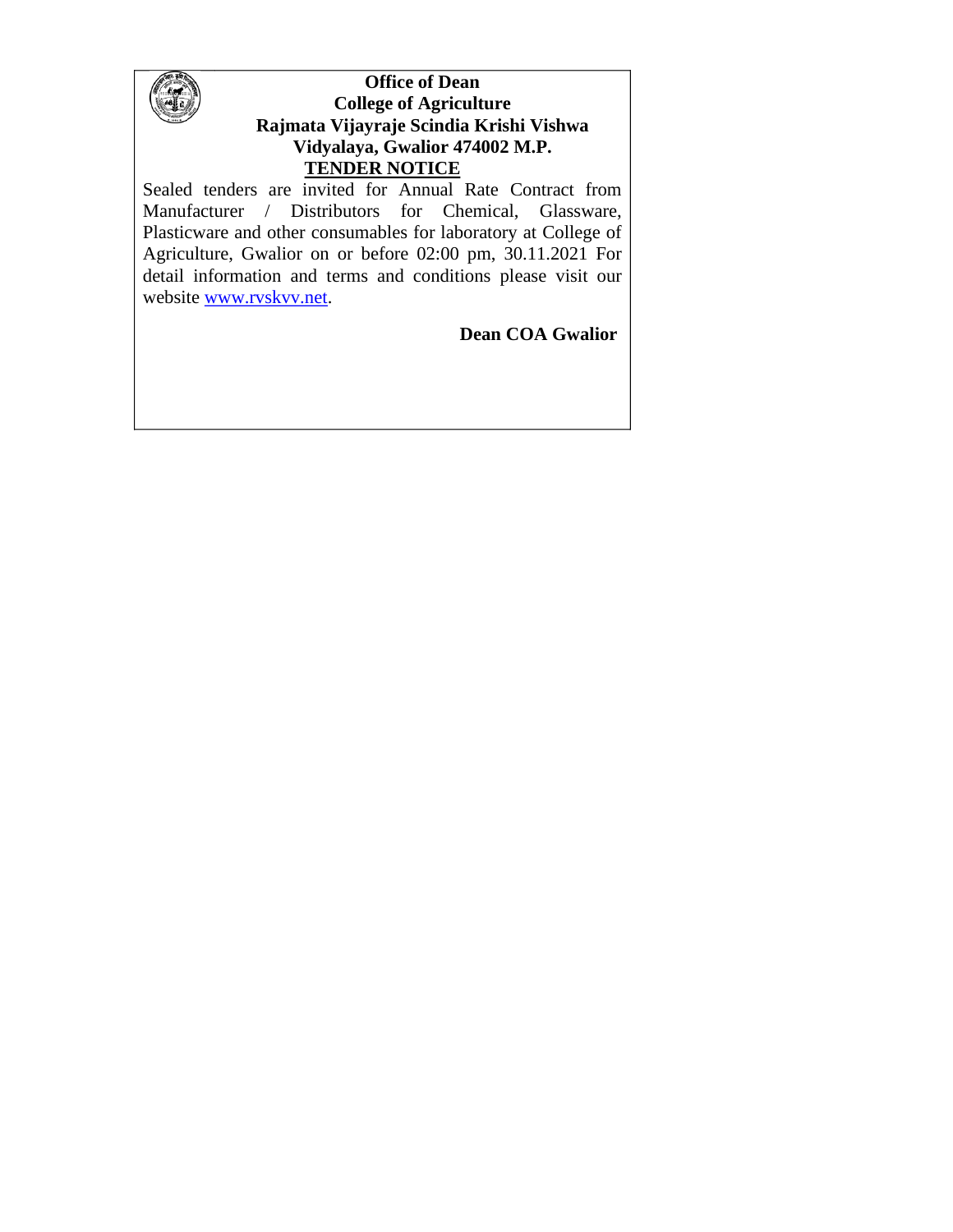### **RAJMATA VIJAYARAJE SCINDIA KRISHI VISHWA VIDYALAYA OFFICE OF THE DEAN COLLEGE OF AGRICULTURE, GWALIOR**

**No. /Dean/2021/ Dated: .11.2021**

#### **TENDER NOTICE**

Sealed tenders are invited for Annual Rate Contract from Manufacturer / Distributors for Chemical, Glassware, Plasticware and other consumables for laboratory at College of Agriculture, Gwalior on or before 02:00 pm, 30.11.2021 For detail information and terms and conditions please visit our website [www.rvskvv.net.](http://www.jnkvv.org/)

> **DEAN Collage of Agriculture, Gwalior**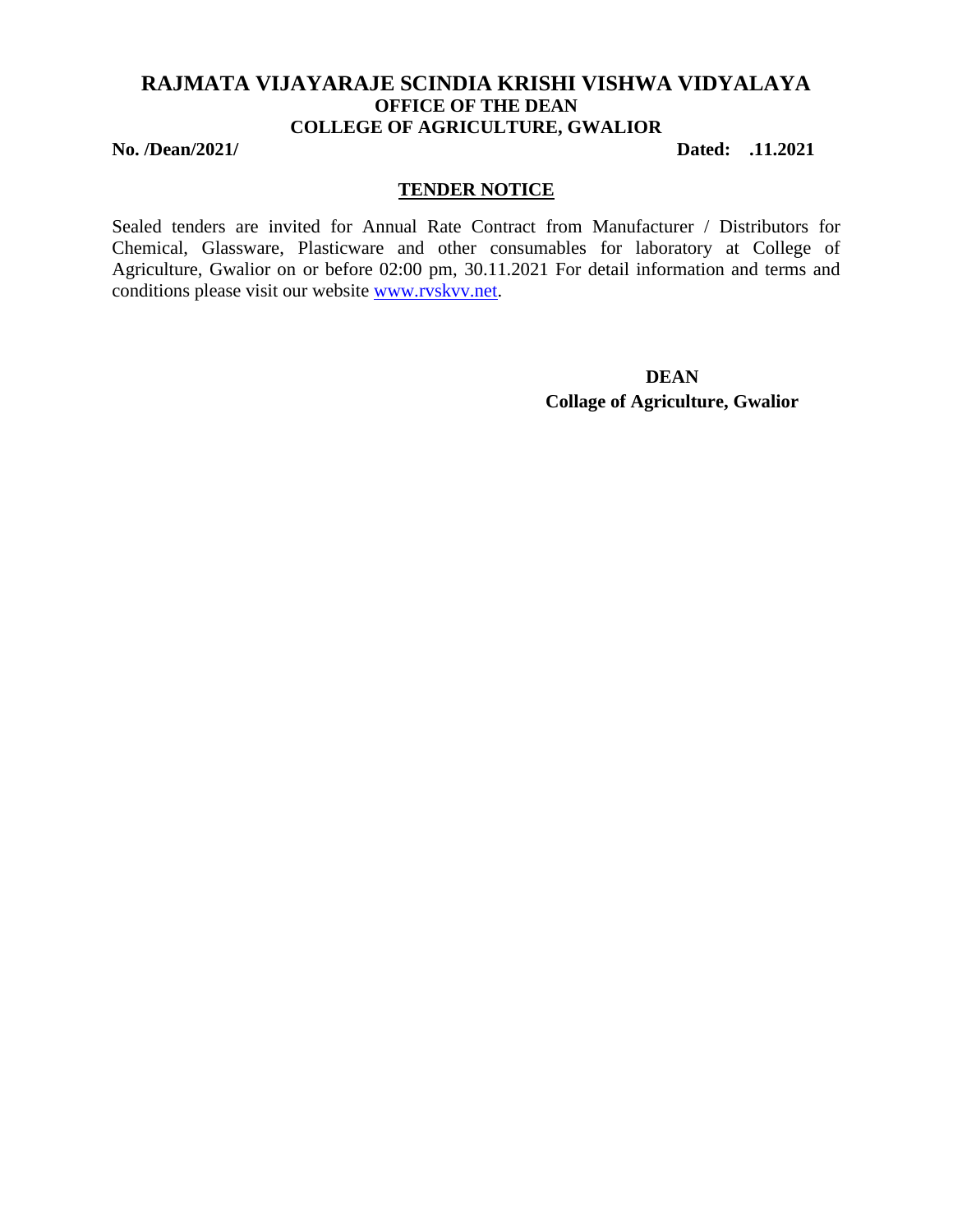# **Rajmata Vijayaraje Scindia Krishi Vishwa Vidyalaya College of Agriculture Gwalior**

# **Tender form for Annual Rate Contract**

| Tender No.                                      |            |
|-------------------------------------------------|------------|
| Date of publication                             | 10-11-2021 |
| Last date of accepting tender                   | 30-11-2021 |
| Date of issuing office.                         |            |
| Amount of fee deposited for issuing tender form | Rs. 1000/- |
| Details of money receipt/DD No. & Date          |            |
| Amount of EMD                                   | Rs.50000/- |
| EMD Details (Money receipt/DD/FDR No.)          |            |
| Signature of Person Issuing tender              |            |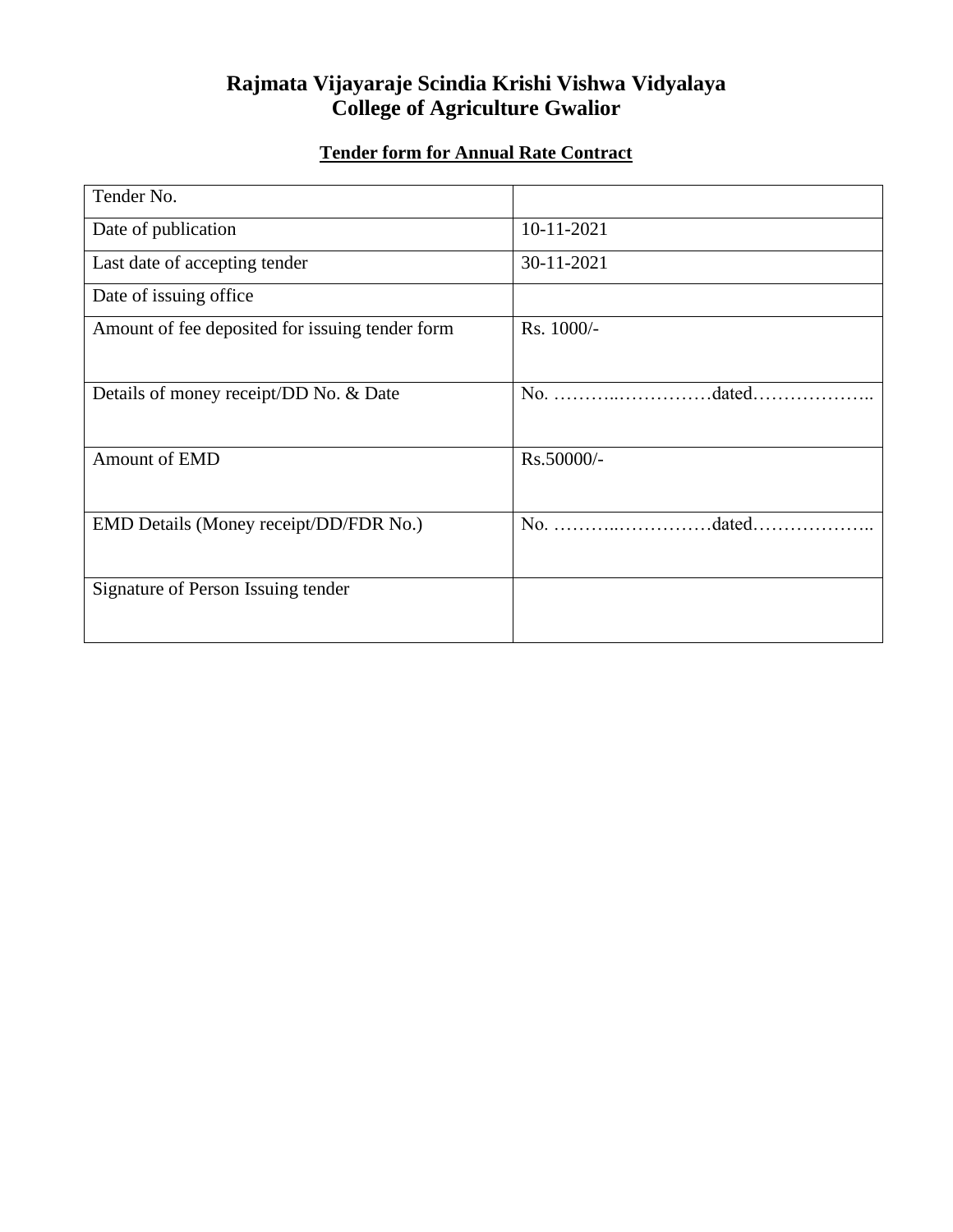# **Rajmata Vijayaraje Scindia Krishi Vishwa Vidyalaya College of Agriculture Gwalior Terms and conditions**

| Tender No.                         |                                         |
|------------------------------------|-----------------------------------------|
| Date of publication                | $10-11-2021$                            |
| Date of issuing the tender form    |                                         |
| Last date for submission of tender | Time 14.00 hrs on 30-11-2021 at Office  |
|                                    | of Dean College of Agriculture,         |
|                                    | Gwalior                                 |
| Date and time of opening of tender | Time 15:30 hrs. on 01-12-2021 at        |
|                                    | Office of Dean, College of Agriculture, |
|                                    | Gwalior                                 |

- 1. Only the Manufacturer and Indian Distributor need to submit the tender.
- 2. No person or firm shall submit more than one tender for the same item.
- 3. Offer letter containing maximum discount to be given on current price list (enclose copy of price list).
- 4. Tenderer will also certify that in case of reduction in price during supply, the difference amount will be refunded to the university.
- 5. The tenderer must submit the tender form issued by the office in original, or downloaded from website along with fees.
- 6. Tender document along with signed copy of terms and conditions duly stamped in a sealed cover must reach, in the office of the Dean, College of Agriculture Gwalior, 474002 preferably by registered post/ Speed Post up to 14.00 hrs of 30-11-2021.
- 7. Belated tenders due to postal or any other delay will not be considered.
- 8. The tender offer should have validity till end of financial year 2021–2022 *i.e.,* up to 31.03.2022.
- 9. The rates quoted should be valid for all Stations/ Research Centres/ Colleges under the Jurisdiction of Dean, College of Agriculture, RVSKVV, Gwalior.
- 10. Each tender must be accompanied with the price list and EMD for Rs 50000/- of the items failing which the tender will not be considered.
- 11. The tender will be opened on 01-12-2021 at 15.30 hrs by the members of the College level purchase committee in the Office of Dean, College of Agriculture, Gwalior. The tenderer can depute his authorized representative to be present at the time of opening of the tenders.
- 12. The Dean, College of Agriculture, Gwalior reserves the right to extend due date and the date of opening of the tenders.
- 13. Any deviation, variation of non-compliance by the tenderer shall be considered as breach of contract and the undersigned reserve the right to forfeit the amount of the tender form fee in part or full and take action as per legal arrangement.
- 14. Should there arise any dispute, the Vice Chancellor, RVSKVV, Gwalior shall be the sole arbitrator whose decision in the matter shall be final and binding.
- 15. The tenderer shall have to give an undertaking that the terms and conditions as mentioned above are acceptable to the tenderer by providing a signed and duly stamped copy of the terms and conditions.

**Dean College of Agriculture Gwalior**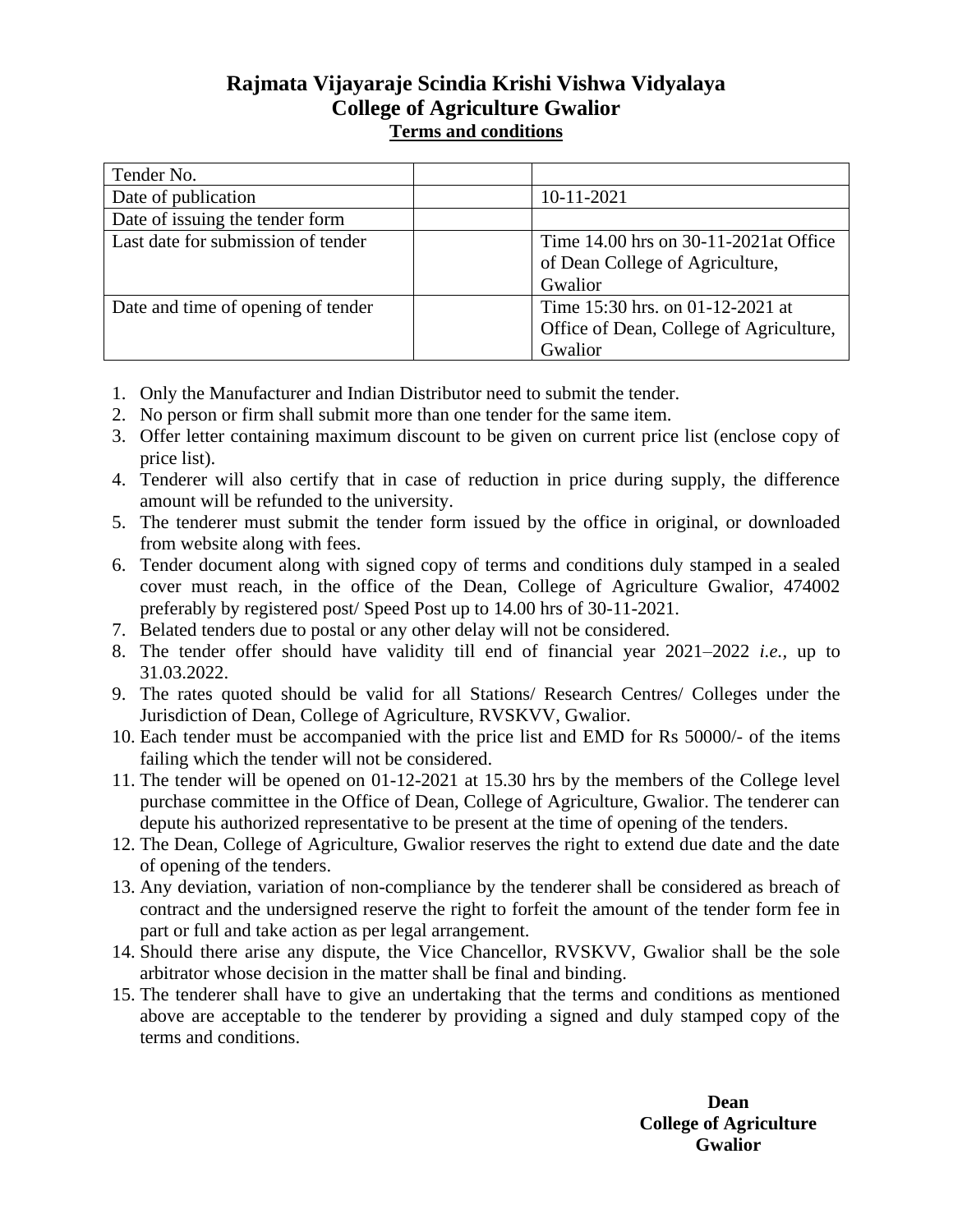#### **TENDER NOTICE FOR RATE CONTRACT OF LABORATORY CONSUMABLES FOR YEAR 2021-22**

#### **CHECK LIST OF ENCLOSURES**

#### **(Please write enclosure no. on the cover page of each document with ink)**

#### **Please arrange document as per enclosure number given below**

1.**Enclosure 1**-Bank draft of Rs. 1000/- against cost of tender form.

**2.Enclosure 2**-EMD Rs. 50000.00 in form of Money Receipt / DD / FDR issued by any nationalized bank

**3. Enclosure 3-Terms & conditions and tender form signed by tenderer with seal and signature** on each page.

**4.Enclosure 4**-Manufacturing certificate / Authorized dealership certificate issued by the manufacturer.

5.**Enclosure 5**-Certificate of GST number of the tenderer.

6.**Enclosure 6-**Certificate of PAN number of the tenderer.

**7. Enclosure 7-Copy** of latest pricelist along with catalogue and illustrated Leaflets giving technical particulars and details.

8.**Enclosure 8-**Copy of IT returns for the financial year 2017-18, 2018-19, 2019-20.

**9. Enclosure 9-Affidavit stating that the bidder has not been blacklisted / Debarred or is put on** hold by any authority / Indian Institution Agency / Government Department / Public sector undertaking.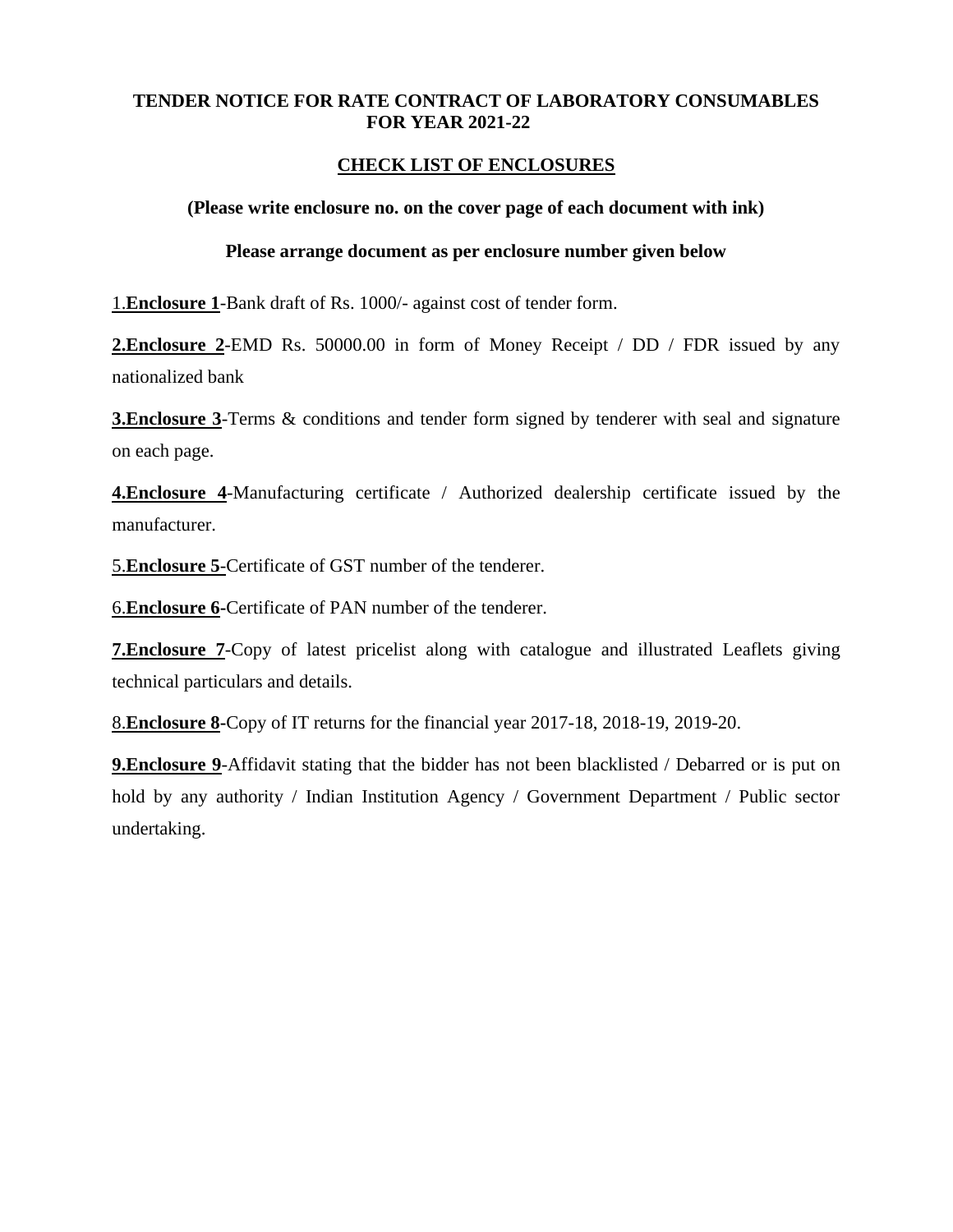## **TENDER FORM**

# **FOR SUPPLY OF CONSUMABLES ON RATE CONTRACT BASIS**

| 1.  | Name of the manufacturer or name of the authorized<br>dealer                               |                  |
|-----|--------------------------------------------------------------------------------------------|------------------|
| 2.  | If the tenderer is authorized dealer, please mention the<br>name of the company or brands. | 1.               |
|     | (Please enclose authorized dealership certificate issued                                   | 2.               |
|     | by each manufacturer firm).                                                                | 3.               |
|     |                                                                                            | $\overline{4}$ . |
|     |                                                                                            | 5.               |
|     |                                                                                            | 6.               |
|     |                                                                                            | 7.               |
| 3.  | Complete address of the firm                                                               |                  |
|     |                                                                                            |                  |
| 4.  | Telephone no. and e-mail ID of the firm                                                    |                  |
| 5.  | GST Number of the firm                                                                     |                  |
| 6.  | PAN Number of the tenderer                                                                 |                  |
| 7.  | Detail of tender fees                                                                      |                  |
|     | Details of EMD                                                                             |                  |
| 8.  | Whether the copy of latest price list along with                                           |                  |
|     | catalogue and illustrated leaflets giving technical                                        |                  |
|     | particular and details enclosed. (Please mention Yes or                                    |                  |
|     | No)                                                                                        |                  |
| 9.  | Will the price list have addition and or removal of item?                                  |                  |
|     | (Yes / No)                                                                                 |                  |
|     | Maximum duration required for the delivery of the                                          |                  |
| 10. | material                                                                                   |                  |
| 11. | Name and address of the authorized dealer of the firm                                      |                  |
|     | (If any) to whom supply orders can be placed. (Please                                      |                  |
|     | enclose authorized dealership certificate)                                                 |                  |
| 12. | If there is no authorized dealer of the firm, then please                                  |                  |
|     | mention the name and address of the firm to whom the                                       |                  |
|     | supply order should be placed. (Please enclose                                             |                  |
|     | authorized dealer certificate)                                                             |                  |